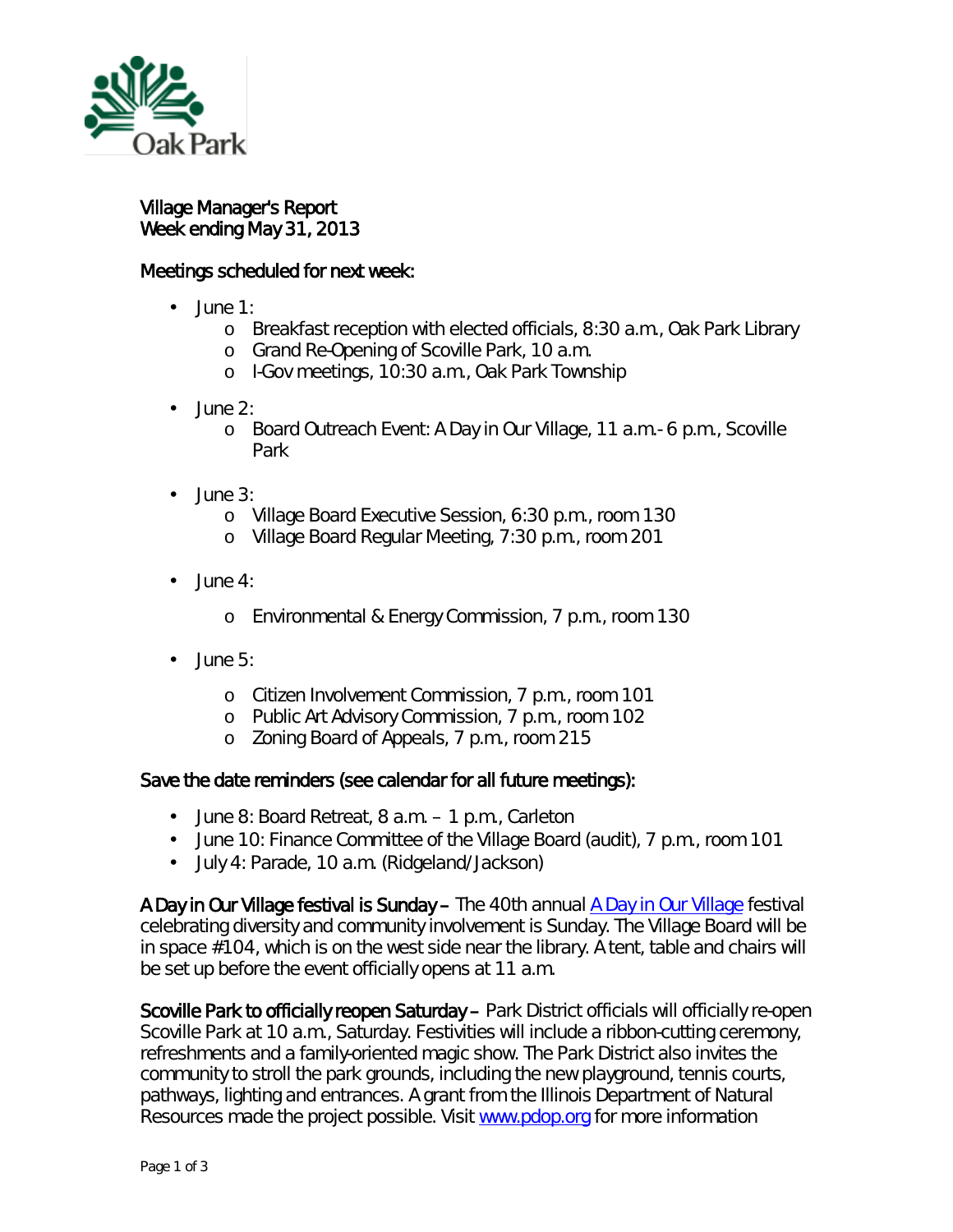Crime rate update – The Police Department is reporting a modest decrease in crime from January through April of this year as compared to the same period last year. Some 466 crimes were reported through April 2013 compared to 489 for the same period in 2012. Thefts, which represent about 65 percent of the 2013 crimes, were down significantly – 301 in 2013 compared to 352 in 2012. Eight more robberies have been reported this year than in 2012, but numbers remain relatively low at 28 this year compared to 19 last year. Police have investigated reports of 12 aggravated assault and batteries this year, compared to four in 2012, which was a low number compared to the multiple year averages. Some 104 burglaries have been reported so far this year, compared to 101 in 2012. Nearly 60 percent of the reported burglaries were to garages, with more than half involving unsecured doors. Arrests are up so far this year, including for driving under the influence. Police attribute the 46 DUI arrests in 2013 compared to 27 in 2012 to their participation in statewide enforcement programs like [Drive Sober or Get Pulled Over](http://www.nhtsa.gov/drivesober/) and [Click It or Ticket](http://www.nhtsa.gov/nhtsa/2012ciot/index.html) public education campaigns. [Click here to review the Police data.](http://www.oak-park.us/456678891/jan-apr%202013%20crime%20report.pdf)

Capital improvements update – Work on LeMoyne Parkway from Hayes Avenue to Austin Boulevard is complete except for punch list items and landscaping the cul-desac at Austin. Concrete pouring for news curbs on Taylor Avenue from Randolph Street to South Boulevard was scheduled to occur on Friday, as the water and sewer improvement project continues. Concrete for the street is scheduled to be poured in two phases, half late next week and the remaining half the following week. Taylor is expected to reopen in late June.

North Boulevard sewer and water main improvements – Work is underway to connect the new water and sewer mains to the existing systems at Kenilworth Avenue. The delay in starting the project will mean Kenilworth likely will remain closed from South Boulevard to Lake Street the second week of June, barring any weather delays. Eastbound traffic on North Boulevard west of Kenilworth will continue to be detoured south on Kenilworth under the viaduct during this closure. Close coordination with the businesses on this schedule will continue.

Public Works activities – The Forestry Division cleared downed branches and removed hanging limbs from parkway trees following the high winds and heavy rain on May 22. The Water & Sewer Division repaired a broken sewer main at 629 Gunderson Ave. and sewer laterals at 844 S. Kenilworth Ave. and 829 N. Ridgeland Ave. The season's first monthly electronics recycling event was held Sat., May 25, with 326 households participating. Electronics recycling will continue on the last Saturday of each month through October.

Village holds on to first place in green rankings – The Village remains in first place for clean power purchased following the U.S. EPA's recent updated rankings among Green Power Communities. Oak Park remains ahead of seven Green Communities in California as well as Aurora, Illinois. In terms of green power by kilowatt usage, Oak Park ranks seventh among 45 cities. [Click here for more information](http://www.epa.gov/greenpower/communities/gpcrankings.htm) on the rankings.

Health Board member receives award – Ravi Grivois-Shah, MD, MPH, an Oak Park Board of Health member since January 2012, has been selected to receive the [Illinois Public Health Association's](http://ipha.com/) 2013 Excellence in Public Health Policy Award. In his first year on the Board of Health, Dr. Grivois-Shah was the primary researcher and author of policy recommendations to the Village Board on measures related to local